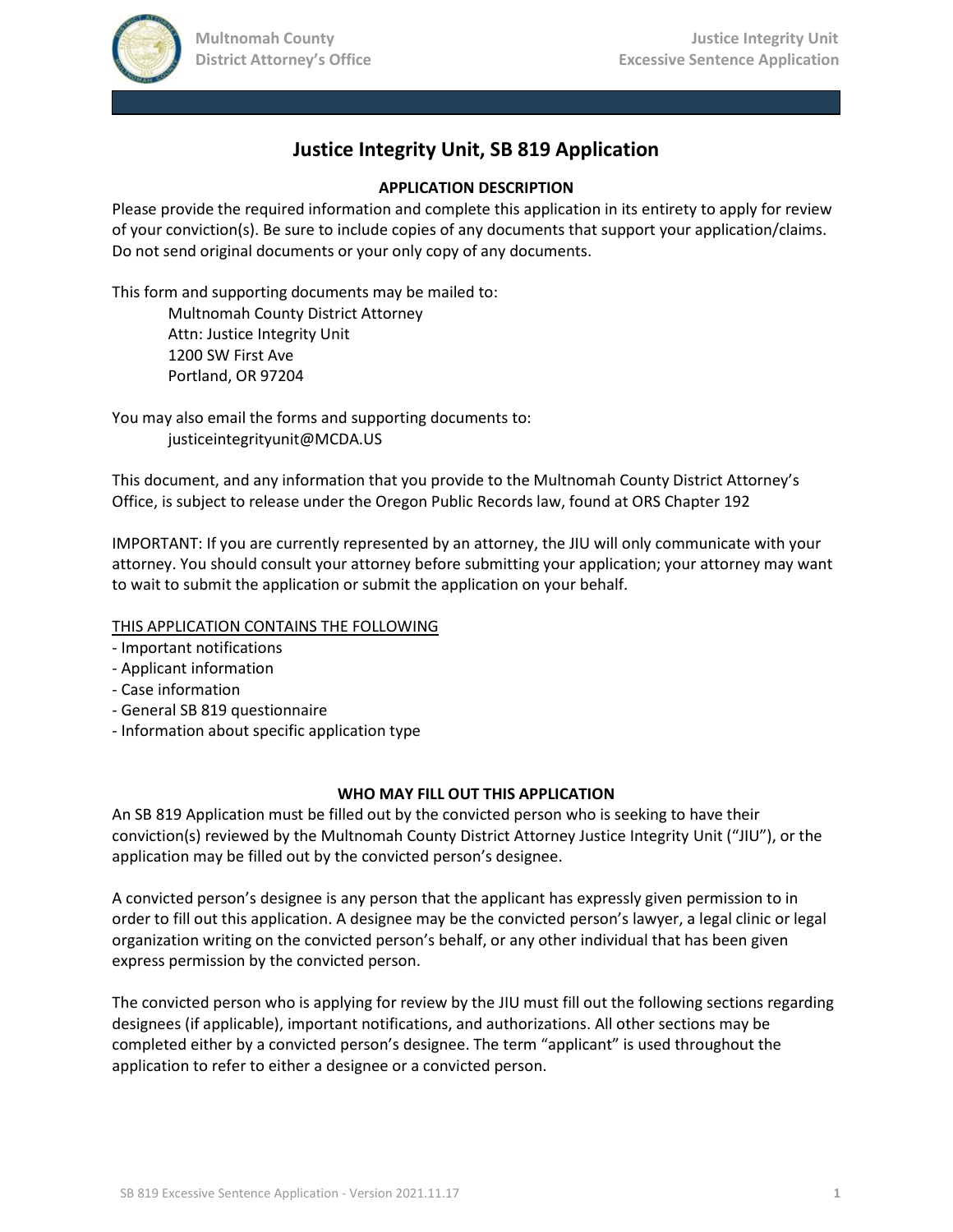

| Which of the following options best describes the person filling out this form?<br>1.1<br>Mark only one circle. |                         |
|-----------------------------------------------------------------------------------------------------------------|-------------------------|
| $\bigcirc$ 1 am filling out this application for myself as the convicted person.                                | Proceed to question 3.1 |
| $\bigcirc$ A designee is helping me fill out this application.                                                  | Proceed to question 2.1 |
|                                                                                                                 |                         |

2.1 Name of the convicted person

\_\_\_\_\_\_\_\_\_\_\_\_\_\_\_\_\_\_\_\_\_\_\_\_\_\_\_\_\_\_\_\_\_\_\_\_\_\_\_\_\_\_\_\_

- 2.2 Name of the designee assisting in the completion of this application *Please provide their name and contact information. If you are being assisted by an attorney, law student, or other legal professional, please write their bar or CLS number (if applicable).*
- 2.3 I, as the convicted person named above, who would like my case reviewed by the JIU, and I am providing express consent for the person named in this application as my designee, to assist me in filling out this application." *Mark only one circle.*

\_\_\_\_\_\_\_\_\_\_\_\_\_\_\_\_\_\_\_\_\_\_\_\_\_\_\_\_\_\_\_\_\_\_\_\_\_\_\_\_\_\_\_\_\_\_\_\_\_\_\_\_\_\_\_\_\_\_\_\_\_\_\_\_\_\_\_\_\_\_\_\_\_\_\_\_\_\_

 $\bigcirc$  Yes, I provide consent.

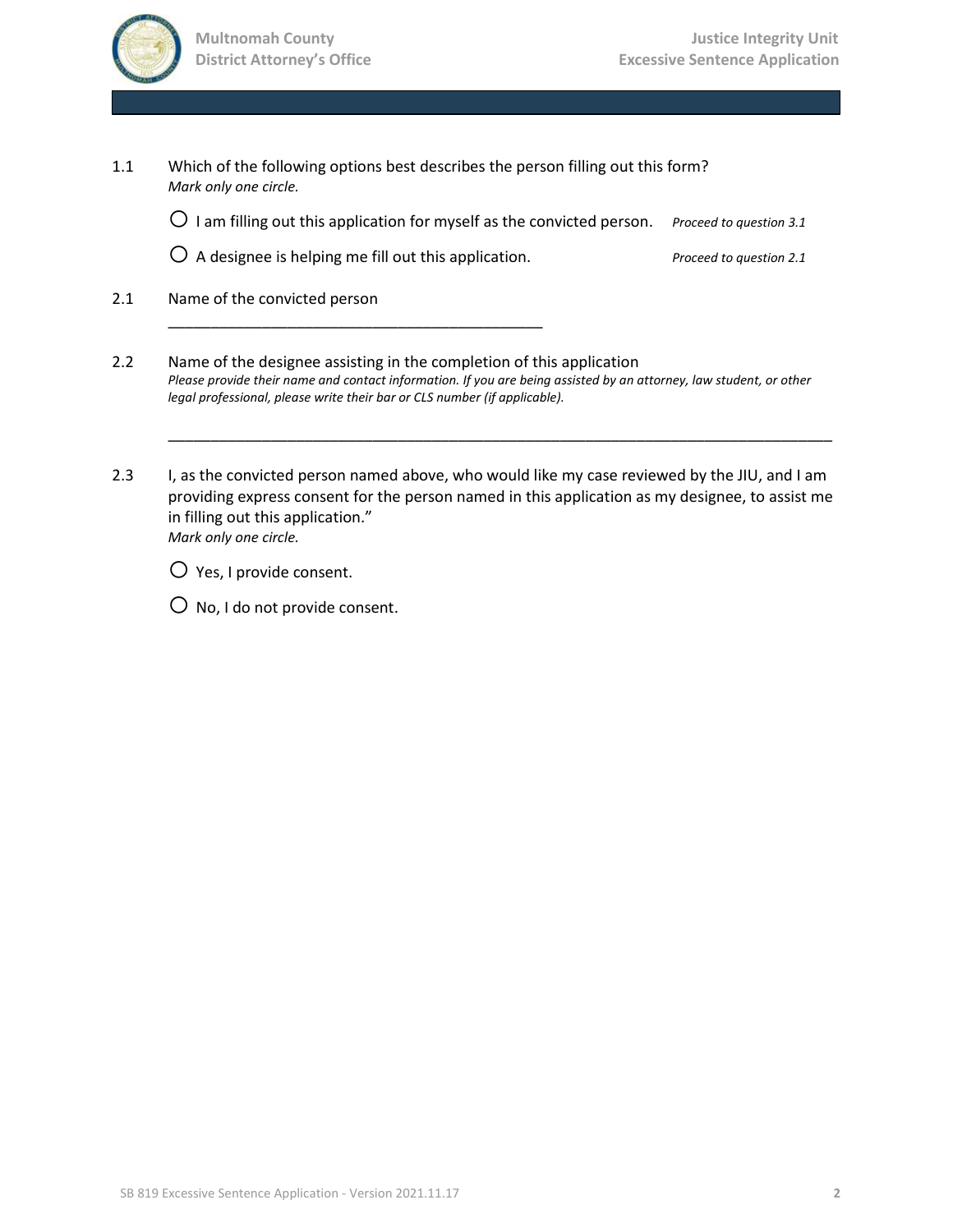

# **IMPORTANT NOTIFICATIONS**

3.1 Please initial each statement below to show understanding and acceptance of the following terms. Don't initial any statement you don't understand or that you don't agree with *Mark only one circle*

|                                                                                                                                                                                                                                                                                                                                                                                                                                                                                                                     | I have read and<br>understand this<br>statement | I do not<br>understand<br>and/or agree<br>with this<br>statement |
|---------------------------------------------------------------------------------------------------------------------------------------------------------------------------------------------------------------------------------------------------------------------------------------------------------------------------------------------------------------------------------------------------------------------------------------------------------------------------------------------------------------------|-------------------------------------------------|------------------------------------------------------------------|
| This document, and any information that you provide to<br>the Multnomah County District Attorney's Office, is subject<br>to release under the Oregon Public Records law, found at<br>ORS Chapter 192.                                                                                                                                                                                                                                                                                                               | ( )                                             |                                                                  |
| Requesting review by submitting this application to the JIU<br>will not toll the time you have to pursue post-conviction<br>remedies, such as filing an appeal or post-conviction<br>motion. You need to pursue those remedies separately.<br>Additionally, acknowledgement of receipt of my<br>Application by the JIU does not mean the JIU will agree to<br>jointly petition, and I understand that the JIU may<br>ultimately determine that my cases not appropriate for<br>anoint petition for reconsideration. | $\Box$                                          |                                                                  |
| The Justice Integrity Unit is a program of the Multnomah<br>County District Attorney's Office. They are not defense<br>lawyers. They do not provide legal advice.                                                                                                                                                                                                                                                                                                                                                   | O                                               |                                                                  |
| I understand I am providing information to a prosecutor's<br>office and that any statements here are provided<br>voluntarily.                                                                                                                                                                                                                                                                                                                                                                                       | O                                               |                                                                  |
| I understand my statements on this application might have<br>to be disclosed based on mandatory reporting<br>requirements and Brady obligations that apply to the<br>Multnomah County District Attorney's Office.                                                                                                                                                                                                                                                                                                   | ∩                                               |                                                                  |
| I understand that there could be negative consequences<br>for me if have lied in this.                                                                                                                                                                                                                                                                                                                                                                                                                              | ◯                                               | $\bigcap$                                                        |
| No-one has promised me anything to fill out this<br>application.                                                                                                                                                                                                                                                                                                                                                                                                                                                    | $\mathcal{L}$                                   |                                                                  |
| I understand the Justice Integrity Unit reviews cases based<br>on its own standards and my case may or may not be<br>reviewed or investigated.                                                                                                                                                                                                                                                                                                                                                                      | ◯                                               |                                                                  |
| I understand the JIU is under no legal obligation to review<br>my case and may not be able to review my case or resolve<br>my claims.                                                                                                                                                                                                                                                                                                                                                                               | ( )                                             |                                                                  |
| I understand the Justice Integrity Unit may contact the<br>people or witnesses I have listed in this application to talk<br>with them about my conviction.                                                                                                                                                                                                                                                                                                                                                          |                                                 |                                                                  |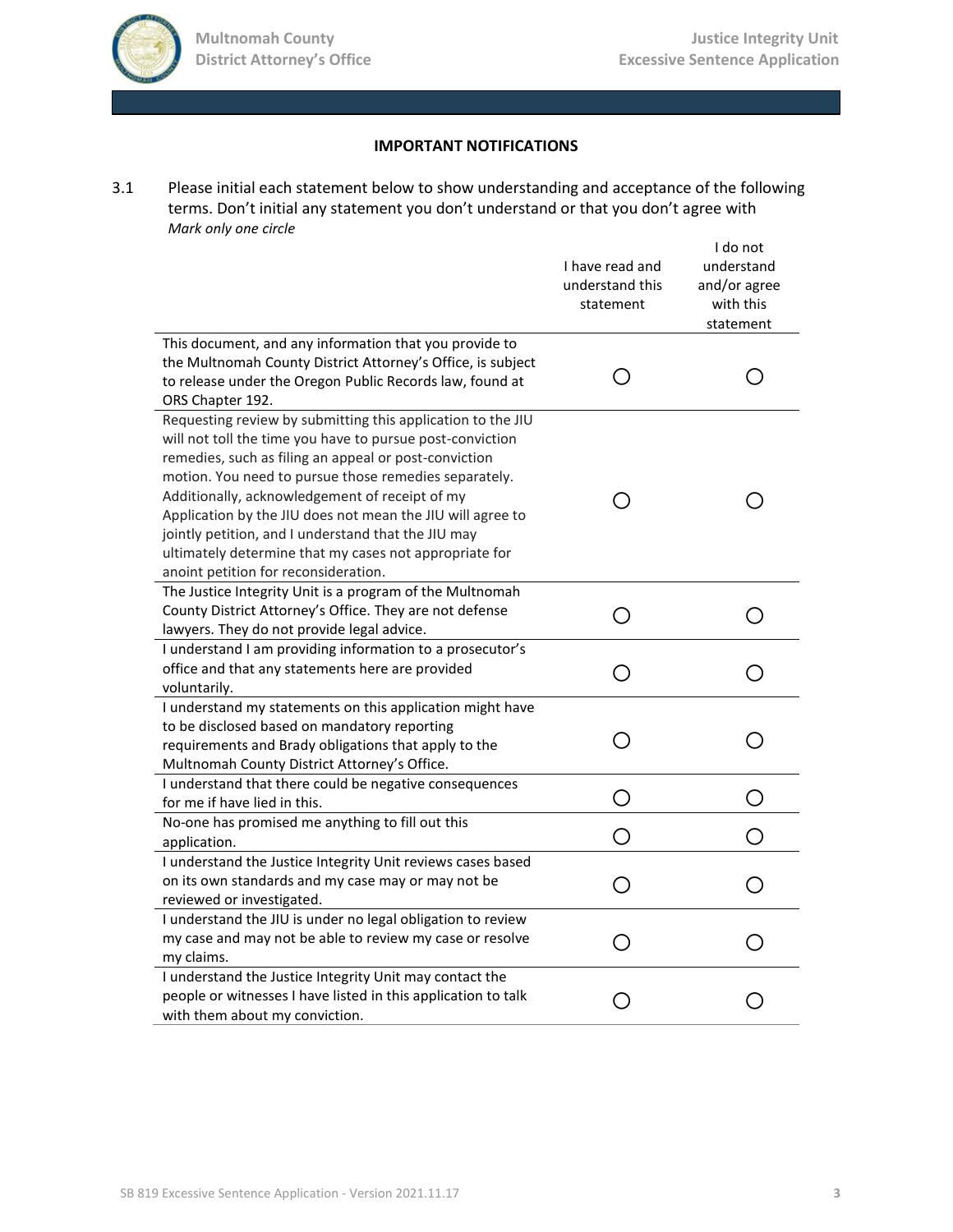

#### **IMPORTANT NOTIFICATIONS**

- 3.2 Select the statement that best represents your status at the time of submitting this application *Mark only one circle*
	- $\bigcirc$  I am not currently represented by an attorney.
	- $\bigcirc$  I am currently represented by an attorney but wish to submit this application on my own after consulting with my lawyer.

 $\bigcirc$  My attorney is acting as my designee in helping me submit this application.

3.3 If you agree to the following statements, please fill out the optional authorization sections that follow this page of the application.

*The following statements are OPTIONAL; you do not have to accept them for the JIU to begin reviewing your case. Mark only one oval per row.*

|                                                                                                                                                                                                                                                                                                                                                     | I agree with this<br>statement | I do not agree<br>with this<br>statement |
|-----------------------------------------------------------------------------------------------------------------------------------------------------------------------------------------------------------------------------------------------------------------------------------------------------------------------------------------------------|--------------------------------|------------------------------------------|
| I want to give my attorneys and former attorneys<br>permission to share information from their files with the<br>JIU.                                                                                                                                                                                                                               |                                |                                          |
| I want to give any innocence organization that I have<br>contacted permission to share information from their files<br>with the JIU. This includes and is not limited to the Oregon<br>Innocence Project, the Lewis & Clark School of Law<br>Criminal Justice Reform Clinic, the National Innocence<br>Project, the Oregon Justice Resource Center. |                                |                                          |
| I want to give the JIU permission to share information from<br>their review of my case with any local innocence project or<br>any other innocence organization or law clinic related to<br>innocence work.                                                                                                                                          |                                |                                          |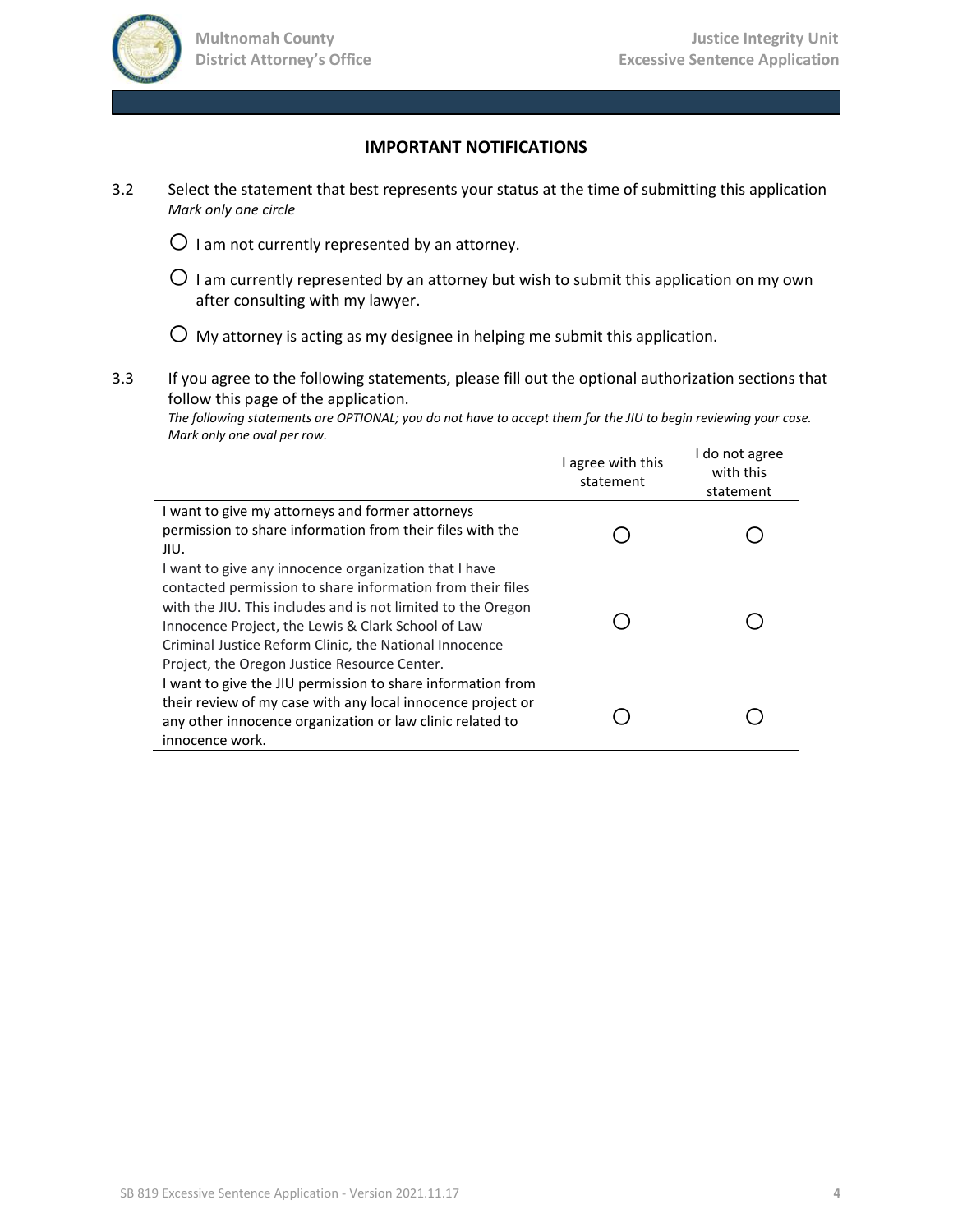

## **APPLICANT INFORMATION**

4.1 Are you currently serving your sentence from this conviction? *Mark only one circle*

\_\_\_\_\_\_\_\_\_\_\_\_\_\_\_\_\_\_\_\_\_\_\_\_\_\_\_\_\_\_\_\_\_\_\_\_\_\_\_\_\_\_\_\_

\_\_\_\_\_\_\_\_\_\_\_\_\_\_\_\_\_\_\_\_\_\_\_\_\_\_\_\_\_\_\_\_\_\_\_\_\_\_\_\_\_\_\_\_

\_\_\_\_\_\_\_\_\_\_\_\_\_\_\_\_\_\_\_\_\_\_\_\_\_\_\_\_\_\_\_\_\_\_\_\_\_\_\_\_\_\_\_\_

\_\_\_\_\_\_\_\_\_\_\_\_\_\_\_\_\_\_\_\_\_\_\_\_\_\_\_\_\_\_\_\_\_\_\_\_\_\_\_\_\_\_\_\_

\_\_\_\_\_\_\_\_\_\_\_\_\_\_\_\_\_\_\_\_\_\_\_\_\_\_\_\_\_\_\_\_\_\_\_\_\_\_\_\_\_\_\_\_

- $O$  Yes, I am in prison.
- $\bigcirc$  Yes, I am on probation.
- $O$  Yes, I am on parole.
- $\overline{O}$  No, I am not currently serving my sentence from this conviction.
- $O$  I do not know.
- 4.2 Your name
- 4.3 Your SID Number
- 4.4 Your race/ethnicity
	- O African American / Black
	- $O$  Asian American / Pacific Islander
	- $O$  Caucasian / White
	- $O$  Latino/a
	- $O$  Native American
	- $O$  Other
	- $\bigcirc$  Prefer to not answer
- 4.5 Your native language
- 4.6 Your current mailing address
- 4.7 Your date of birth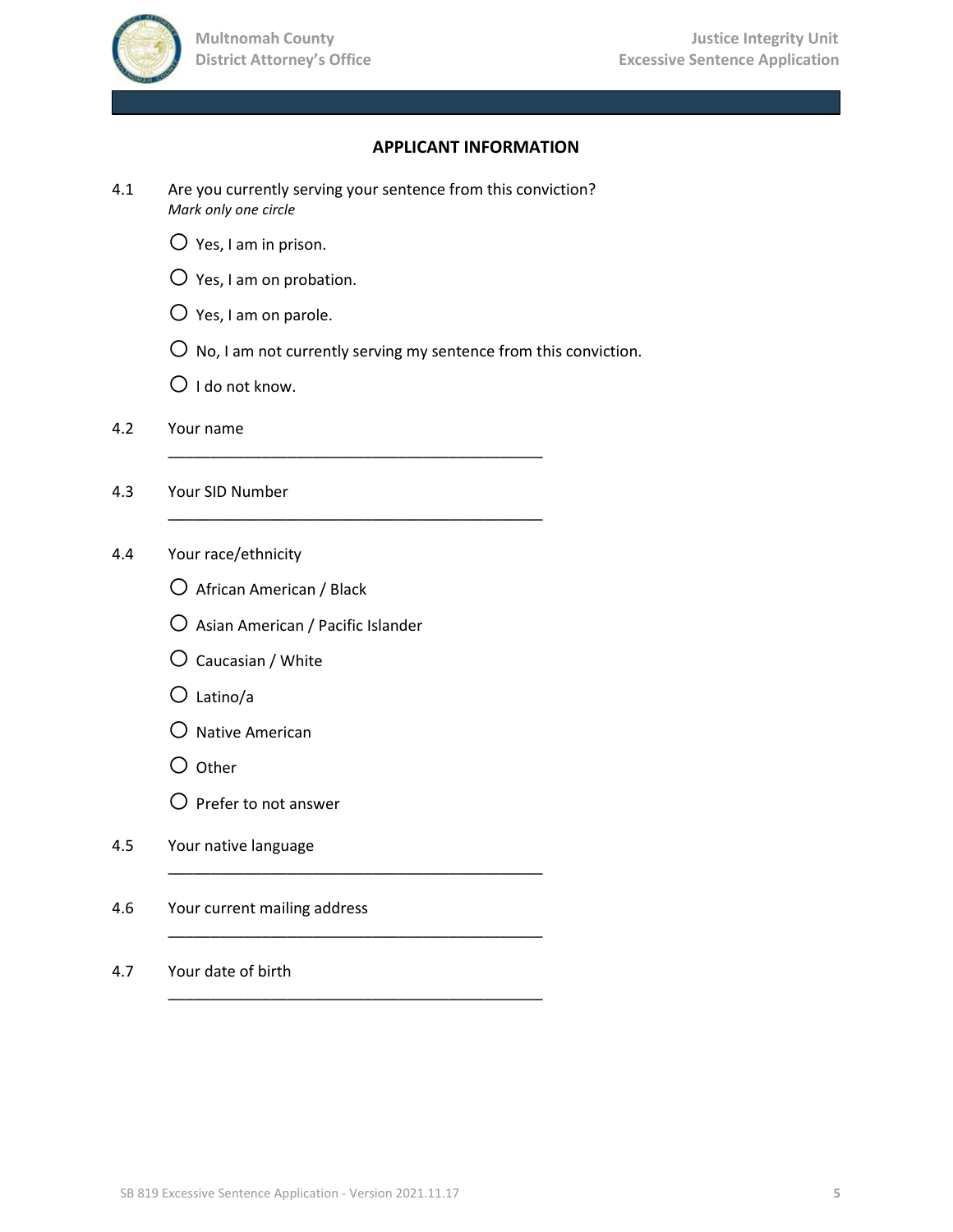

#### **CASE INFORMATION | General**

4.8 Court case number(s) on convicted case(s)

\_\_\_\_\_\_\_\_\_\_\_\_\_\_\_\_\_\_\_\_\_\_\_\_\_\_\_\_\_\_\_\_\_\_\_\_\_\_\_\_\_\_\_\_

\_\_\_\_\_\_\_\_\_\_\_\_\_\_\_\_\_\_\_\_\_\_\_\_\_\_\_\_\_\_\_\_\_\_\_\_\_\_\_\_\_\_\_\_

\_\_\_\_\_\_\_\_\_\_\_\_\_\_\_\_\_\_\_\_\_\_\_\_\_\_\_\_\_\_\_\_\_\_\_\_\_\_\_\_\_\_\_\_

\_\_\_\_\_\_\_\_\_\_\_\_\_\_\_\_\_\_\_\_\_\_\_\_\_\_\_\_\_\_\_\_\_\_\_\_\_\_\_\_\_\_\_\_

\_\_\_\_\_\_\_\_\_\_\_\_\_\_\_\_\_\_\_\_\_\_\_\_\_\_\_\_\_\_\_\_\_\_\_\_\_\_\_\_\_\_\_\_

\_\_\_\_\_\_\_\_\_\_\_\_\_\_\_\_\_\_\_\_\_\_\_\_\_\_\_\_\_\_\_\_\_\_\_\_\_\_\_\_\_\_\_\_

\_\_\_\_\_\_\_\_\_\_\_\_\_\_\_\_\_\_\_\_\_\_\_\_\_\_\_\_\_\_\_\_\_\_\_\_\_\_\_\_\_\_\_\_

\_\_\_\_\_\_\_\_\_\_\_\_\_\_\_\_\_\_\_\_\_\_\_\_\_\_\_\_\_\_\_\_\_\_\_\_\_\_\_\_\_\_\_\_

- 4.9 County in which you were convicted
- 4.10 Charge(s) on conviction(s)
- 4.11 Date(s) of conviction(s)
- 4.12 Incident date(s) of crime(s)
- 4.13 Did your case end in a plea or trial? *Mark only one circle*
	- $\bigcirc$  My case ended in a plea.
	- $O$  My case ended in a trial.
	- $\bigcirc$  I do not know.
- 4.14 Name of Judge who sentenced you
- 4.15 Your home address when the crime was committed *If you do not remember the exact address, please provide cross streets or neighborhood and city*
- 4.16 Your age when the crime was committed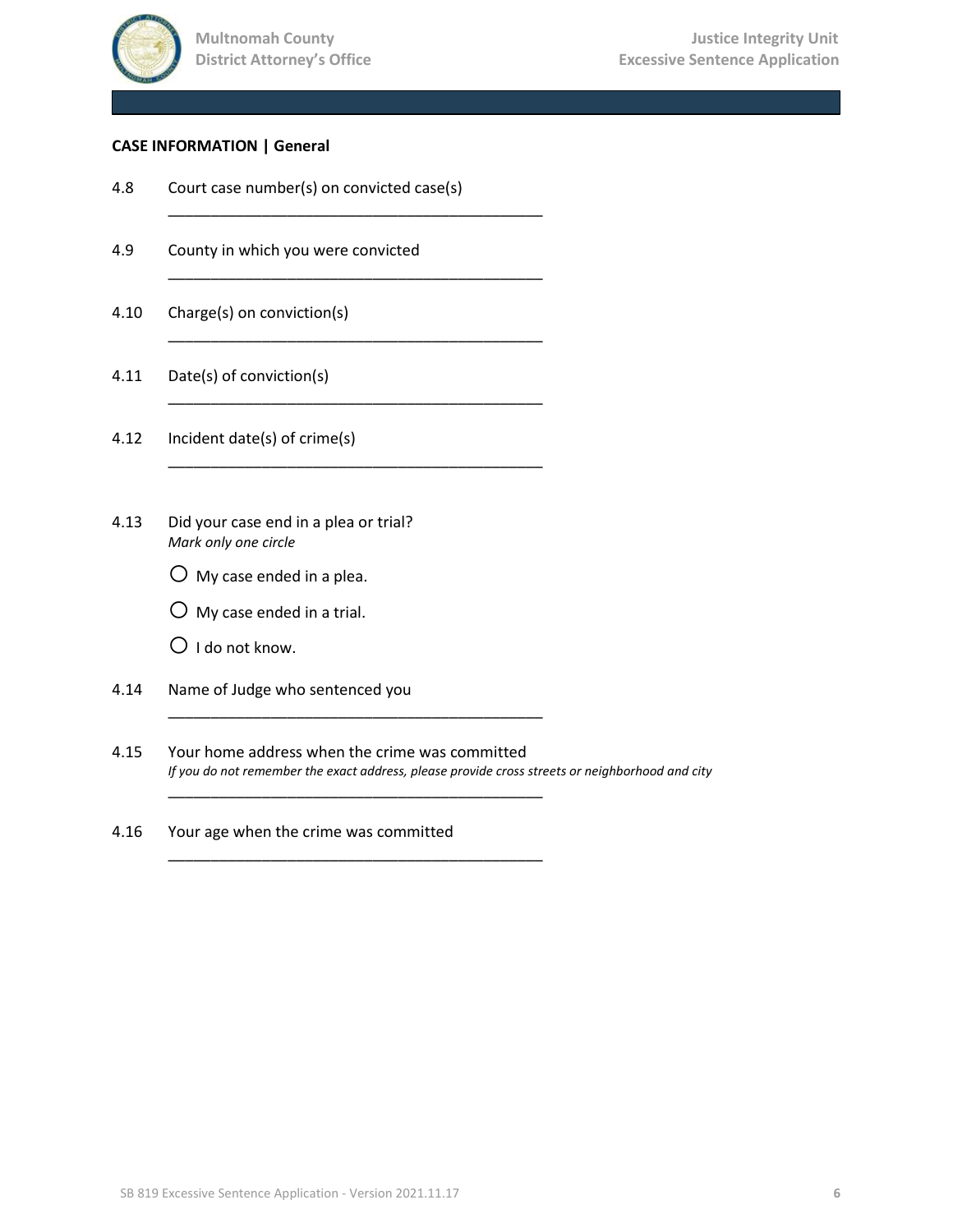

# **CASE INFORMATION | DETAILED**

\_\_\_\_\_\_\_\_\_\_\_\_\_\_\_\_\_\_\_\_\_\_\_\_\_\_\_\_\_\_\_\_\_\_\_\_\_\_\_\_\_\_\_\_\_\_\_\_\_\_\_\_\_\_\_\_\_\_\_\_\_\_\_\_\_\_\_\_\_\_\_\_\_\_\_\_\_

#### 5.1 List all the Attorney(s) who have represented you in the conviction related to your application

5.2 Select Yes for each statement that is true *Mark only one circle per row.*

| <b>IVIUIK UIIIY UIIE LIILIE DEI TUW.</b>                                                          | Yes | No | I don't know |
|---------------------------------------------------------------------------------------------------|-----|----|--------------|
| My conviction(s) was/were from a plea                                                             |     |    |              |
| My conviction(s) was/were from a bench trial                                                      |     |    |              |
| My conviction(s) was/were from a jury trial                                                       |     |    |              |
| My conviction(s) was from a jury trial and the<br>verdict(s) was/were not unanimous (10-2, 11-1). |     |    |              |

\_\_\_\_\_\_\_\_\_\_\_\_\_\_\_\_\_\_\_\_\_\_\_\_\_\_\_\_\_\_\_\_\_\_\_\_\_\_\_\_\_\_\_\_\_\_\_\_\_\_\_\_\_\_\_\_\_\_\_\_\_\_\_\_\_\_\_\_\_\_\_\_\_\_\_\_\_

#### **PRIOR APPEALS AND LEGAL PROCEEDINGS**

5.3 Do you have any active appeals or post-conviction motions? *Mark only one circle*

 $\bigcirc$  Yes

O No

- 5.4 If you have any active appeals or post-conviction motions, provide the case number
- 5.5 If you have any active appeals or post-conviction motions, what court is it in? *Mark only one circle*

 $\bigcirc$  Trial Court

- $\overline{O}$  OR Court of Appeals
- O OR Supreme Court
- $O$  Federal District Court
- $\bigcirc$  9th Circuit Court of Appeals
- $\overline{O}$  US Supreme Court
- $O$  I don't know
- $\bigcirc$  Not applicable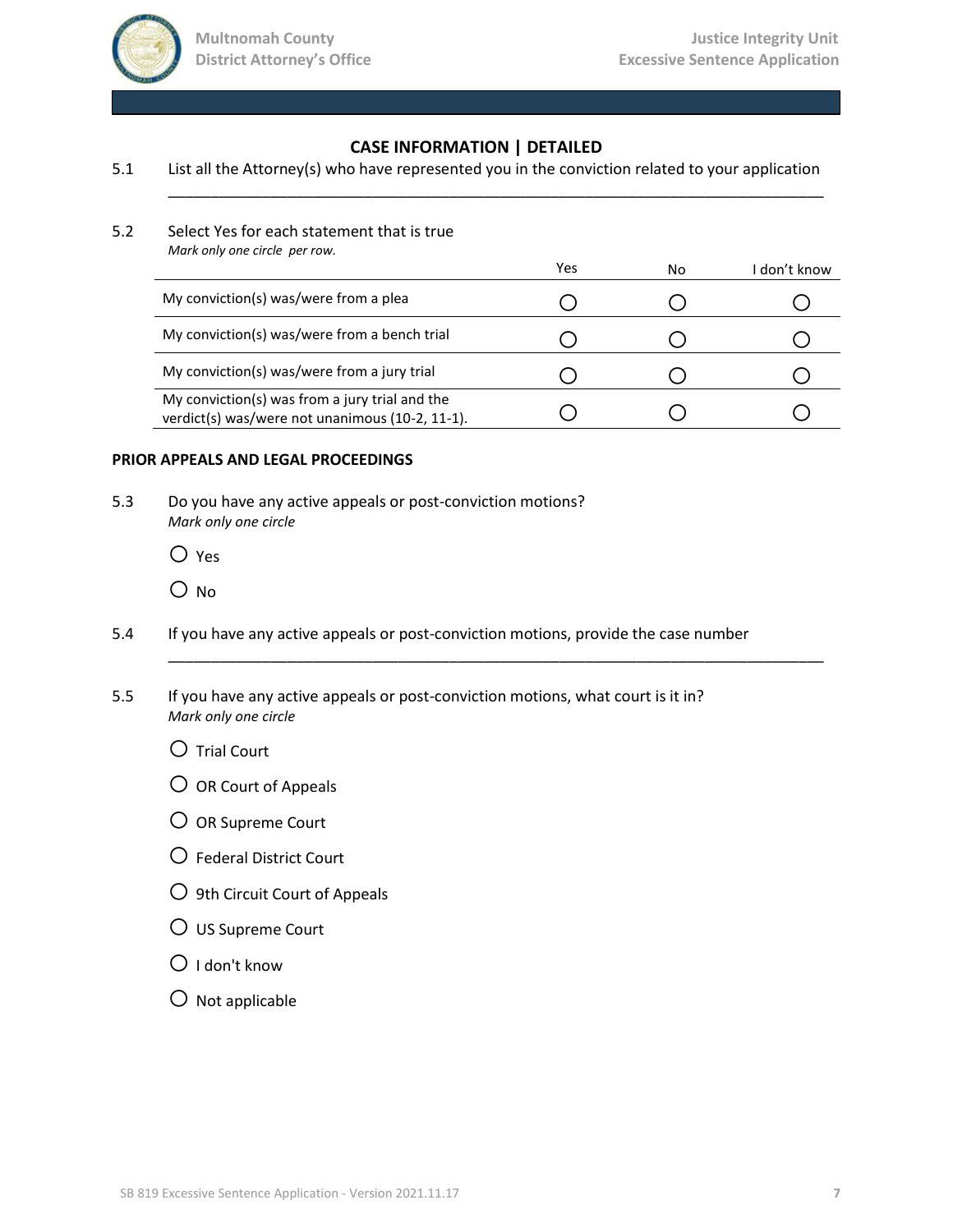

| 5.6  | Have you filed any post-conviction motions before in this case?<br>Mark only one circle                  |
|------|----------------------------------------------------------------------------------------------------------|
|      | $\bigcirc$ Yes                                                                                           |
|      | O No                                                                                                     |
| 5.7  | If you have filed any post-conviction motions before in this case provide case information.              |
|      | <b>PRIOR DNA TESTING</b>                                                                                 |
| 5.8  | Was DNA evidence used in your case?<br>Mark only one circle                                              |
|      | $\bigcirc$ Yes                                                                                           |
|      | O no                                                                                                     |
| 5.9  | Was DNA evidence used in a trial on your case, was it by:<br>Mark only one circle                        |
|      | $\bigcirc$ State                                                                                         |
|      | $\bigcirc$ Defense                                                                                       |
|      | $\bigcirc$ I don't know                                                                                  |
|      | $\bigcirc$ I did not have a trial                                                                        |
|      | $\bigcirc$ DNA evidence was not used at my trial                                                         |
| 5.10 | Have you filed a motion for DNA testing under OR law?<br>Mark only one circle                            |
|      | $\supset$ Yes                                                                                            |
|      | O no                                                                                                     |
| 5.11 | If you have filed a motion for DNA testing under OR law, was the motion granted?<br>Mark only one circle |
|      | $\bigcirc$ Yes                                                                                           |

O No

 $O$  I don't know

 $O$  Not applicable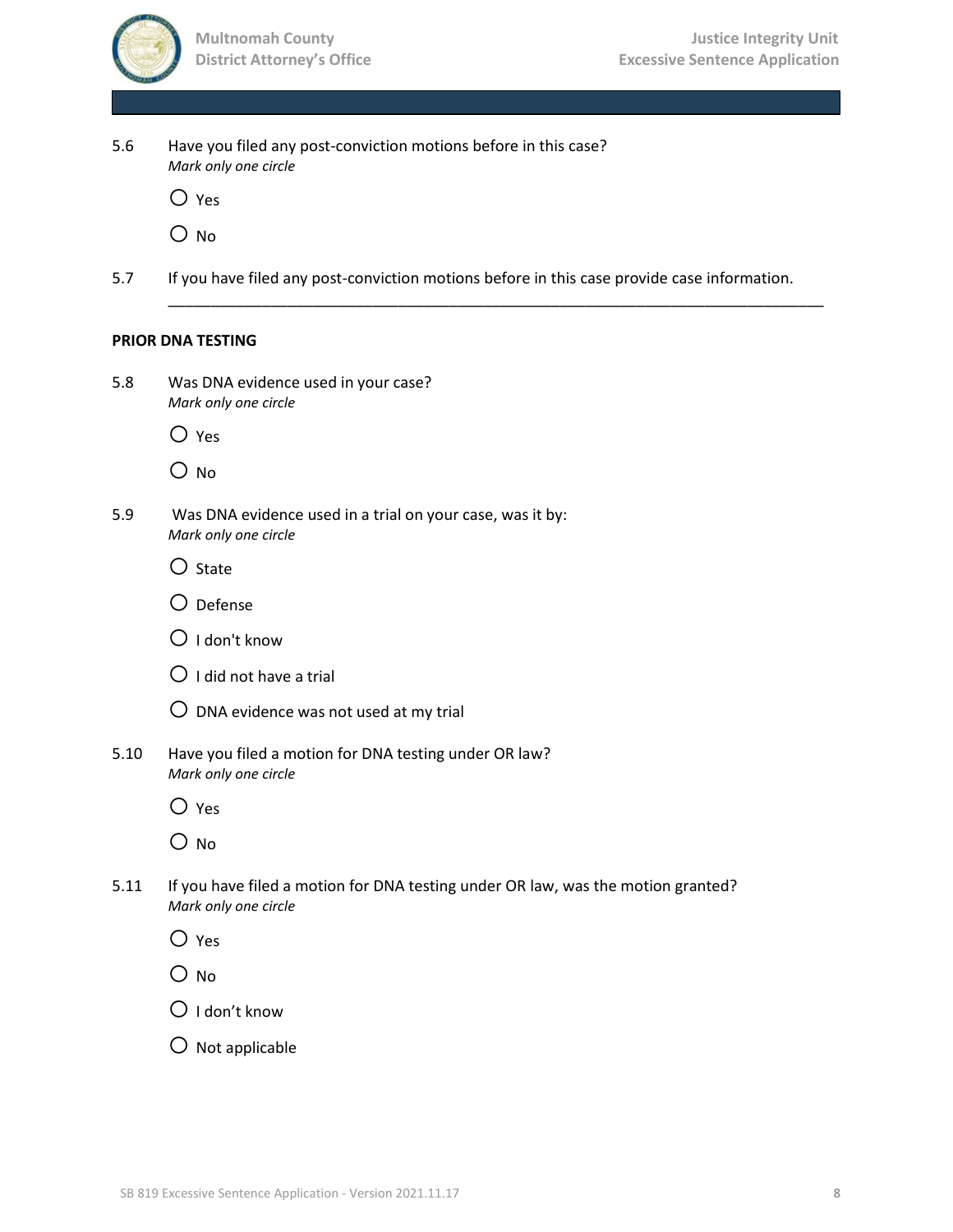5.12 If you have filed a motion for DNA testing under OR law, was testing done? *Mark only one circle*

 $\bigcirc$  Yes

O No

 $\bigcirc$  I don't know

 $\overline{O}$  Not applicable

#### **CONTACT WITH INNOCENCE ORGANIZATIONS**

5.13 Have you contacted any local Innocence Organizations or law clinics about your case? *Mark only one circle*

 $\bigcirc$  Yes

 $O$  No

 $\bigcirc$  I don't know

- 5.14 If you have contacted any local Innocence Organizations or law clinics about your case, which organization and when?
- 5.15 If you have contacted any local Innocence Organizations or law clinics about your case, are they currently investigating? *Mark only one circle*

\_\_\_\_\_\_\_\_\_\_\_\_\_\_\_\_\_\_\_\_\_\_\_\_\_\_\_\_\_\_\_\_\_\_\_\_\_\_\_\_\_\_\_\_\_\_\_\_\_\_\_\_\_\_\_\_\_\_\_\_\_\_\_\_\_\_\_\_\_\_\_\_\_\_\_\_\_

 $O$  Yes

 $O$  No

 $\bigcirc$  I don't know

 $\bigcirc$  Not applicable

### **PREVIOUS CLEMENCY PETITIONS**

5.16 Have you applied for clemency, commutation, pardon, or reprieve before? *Mark only one circle*

\_\_\_\_\_\_\_\_\_\_\_\_\_\_\_\_\_\_\_\_\_\_\_\_\_\_\_\_\_\_\_\_\_\_\_\_\_\_\_\_\_\_\_\_

 $O$  Yes

 $O$  No.

- $\bigcirc$  I don't know
- 5.17 If you have applied for executive clemency before, what date did you submit your application?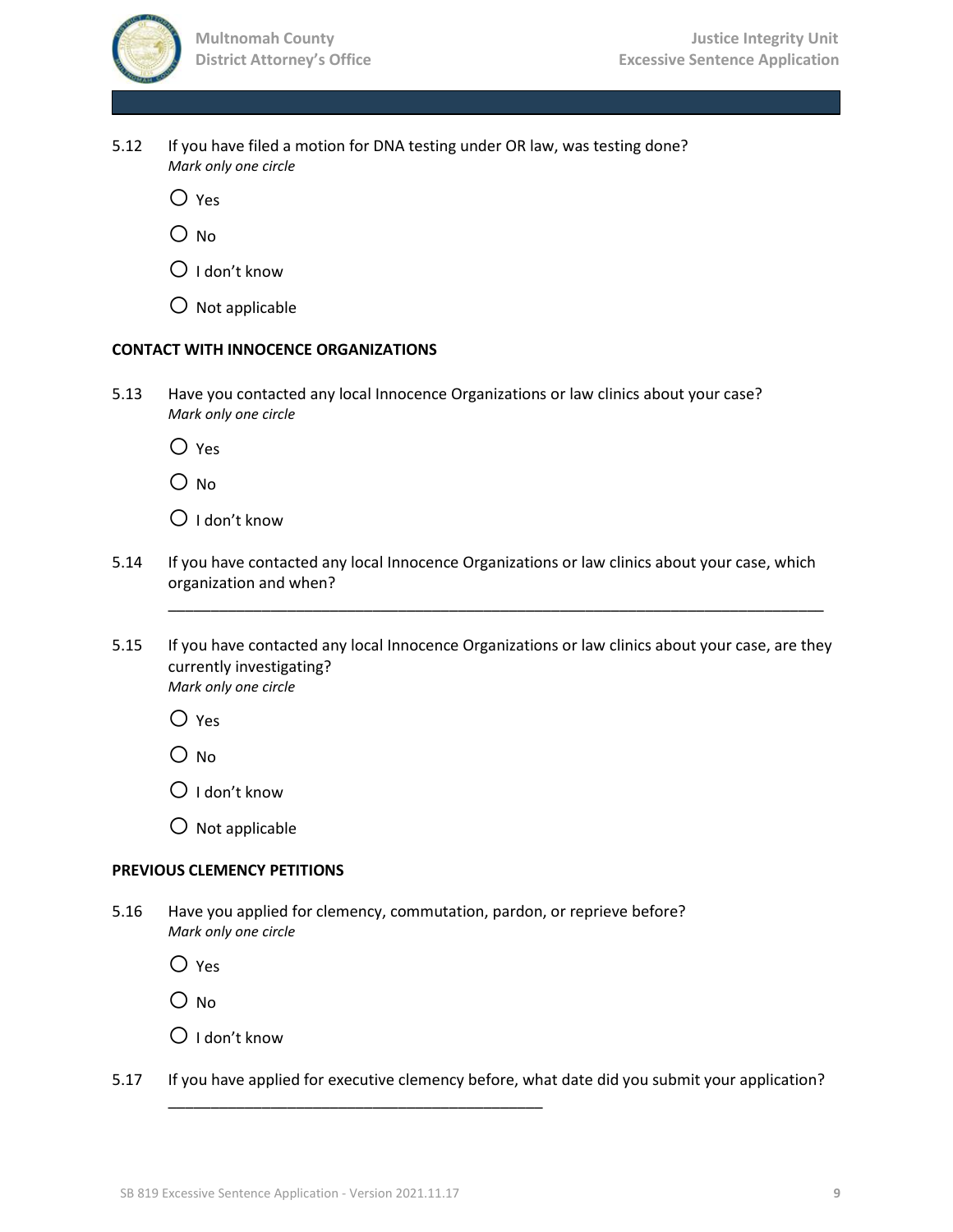

5.18 Did you receive an answer on your petition(s) from the Governor's office? *Mark only one circle*

\_\_\_\_\_\_\_\_\_\_\_\_\_\_\_\_\_\_\_\_\_\_\_\_\_\_\_\_\_\_\_\_\_\_\_\_\_\_\_\_\_\_\_\_

\_\_\_\_\_\_\_\_\_\_\_\_\_\_\_\_\_\_\_\_\_\_\_\_\_\_\_\_\_\_\_\_\_\_\_\_\_\_\_\_\_\_\_\_

\_\_\_\_\_\_\_\_\_\_\_\_\_\_\_\_\_\_\_\_\_\_\_\_\_\_\_\_\_\_\_\_\_\_\_\_\_\_\_\_\_\_\_\_

\_\_\_\_\_\_\_\_\_\_\_\_\_\_\_\_\_\_\_\_\_\_\_\_\_\_\_\_\_\_\_\_\_\_\_\_\_\_\_\_\_\_\_\_

 $O$  Yes

 $\bigcirc$  No

 $O$  I don't know

 $\bigcirc$  Not applicable

5.19 If you received an answer on your petition(s) from the Governor's office, what date(s) did you receive an answer(s)?

#### **PREVIOUS EXPUNGEMENT APPLICATIONS**

5.20 Have you applied to have the conviction from this application set aside or expunged? *Mark only one circle*

 $O$  Yes

 $O$  No

 $\bigcirc$  I don't know

5.21 If you have applied for set aside or expungement, what date(s) did you submit your application(s)?

- 5.22 Did you have the help of any legal clinic or organization in applying for set aside or expungement? If so, which one?
- 5.23 What was the outcome of your application for set aside or expungement?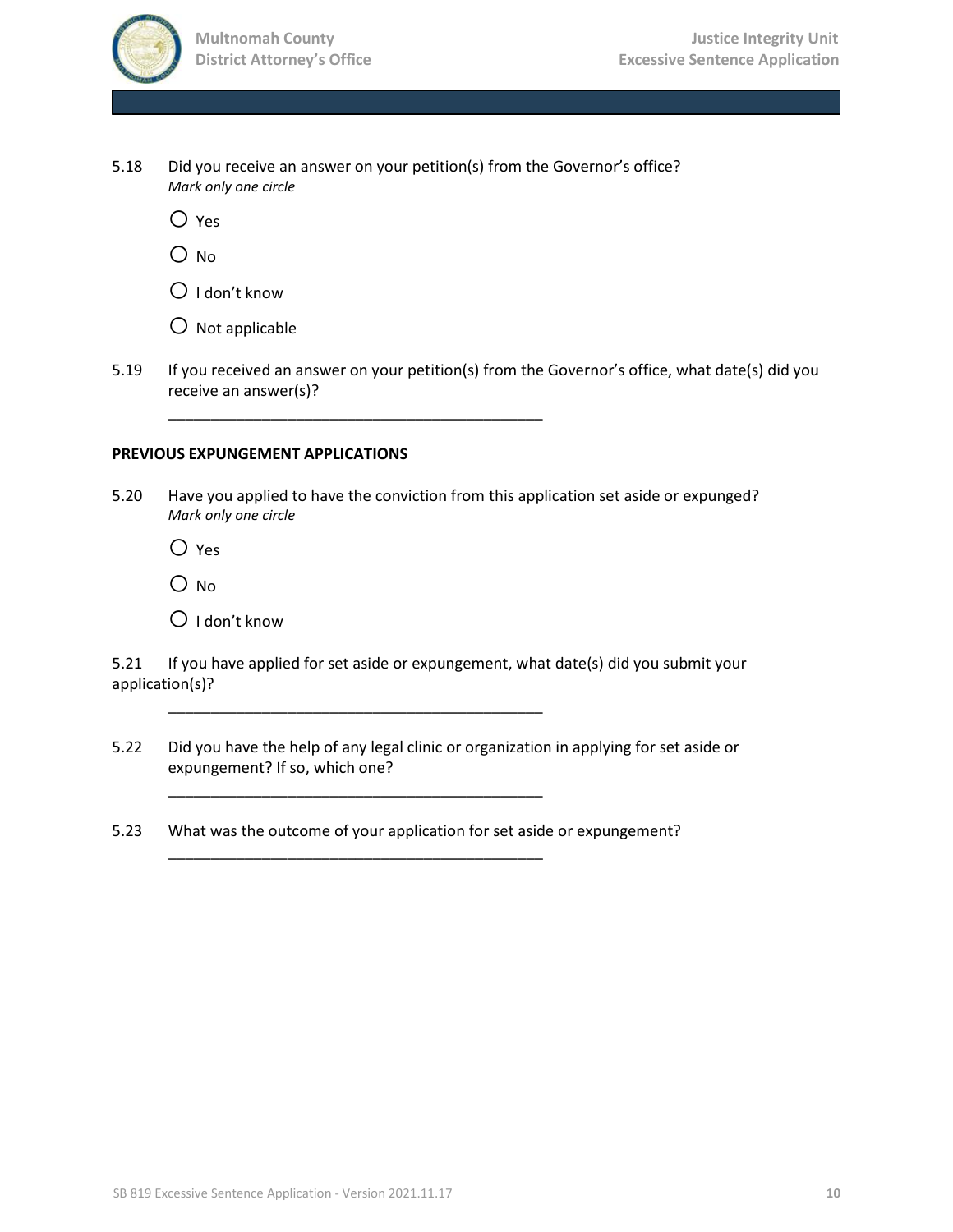

## **SB 819 QUESTIONNAIRE**

## 6.1 Check true for every statement that is true. You can check as many boxes as you need.

|                                                                                            | True | Not True |
|--------------------------------------------------------------------------------------------|------|----------|
| My conviction(s) happened in Multnomah County, Oregon.                                     |      |          |
| The conviction(s) I am applying for review of is/are not aggravated<br>murder.             |      |          |
| The conviction(s) I am applying for review of was/were sentenced as<br>felony convictions. |      |          |

# 6.2 Check true for every statement that is true. You can check as many boxes as you need.

|                                                                                                                                                                                                          | True | Not True |
|----------------------------------------------------------------------------------------------------------------------------------------------------------------------------------------------------------|------|----------|
| A witness/informant who testified against me has recanted or changed<br>their testimony.                                                                                                                 |      |          |
| I was not at the crime scene and have an alibi.                                                                                                                                                          |      |          |
| Police said I confessed to them, but I did not.                                                                                                                                                          |      |          |
| Police said I confessed to them, but my statement was coerced.                                                                                                                                           |      |          |
| An evewitness or victim didn't know me but identified me as the<br>committing the crime, and got it wrong.                                                                                               |      |          |
| There is new evidence that proves my innocence that wasn't available<br>when I went to trial or entered my plea.                                                                                         |      |          |
| There is new evidence that shows my trial was unfair that wasn't<br>available when I went to trial or entered my plea.                                                                                   |      |          |
| There was scientific testimony at my trial that was wrong or has been<br>discredited.                                                                                                                    |      |          |
| There is DNA in my case that was never tested.                                                                                                                                                           |      |          |
| The officer who arrested me or presented testimony against me was<br>arrested or has a sustained finding of dishonesty or bias, or there was<br>news coverage of bad conduct on the part of the officer. |      |          |
| The State used hair comparison evidence against me.                                                                                                                                                      |      |          |
| Forensic evidence used in my case should not have been relied upon.                                                                                                                                      |      |          |
| I don't know the answer to some or all of these questions                                                                                                                                                |      |          |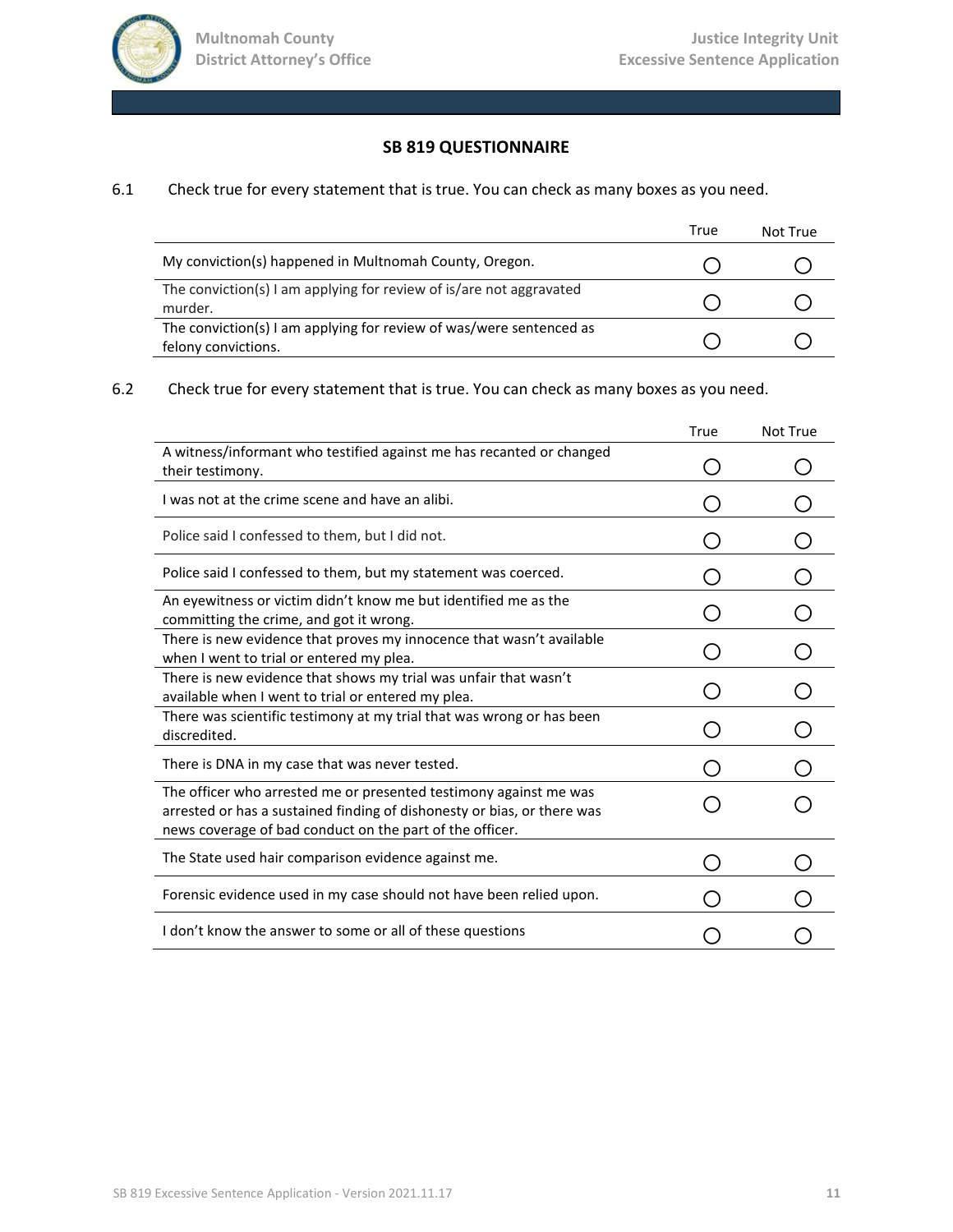

6.3 Check true for every statement that is true. You can check as many boxes as you need.

|                                                                           | True | Not True |
|---------------------------------------------------------------------------|------|----------|
| An eyewitness or victim identified me from a show-up or confrontation.    |      |          |
| An eyewitness or victim identified me from a photo array or photo lineup. |      |          |
| An eyewitness or victim identified me from a live lineup.                 |      |          |
| An eyewitness or victim identified me for the first time in court.        |      |          |

6.4 Use the space below to provide explanations about any new evidence that proves your innocence that wasn't available when you went to trial or entered your plea. *Answer only if you selected "true" to the statement "There is new evidence that proves my innocence that wasn't available when I went to trial or entered my plea."* \_\_\_\_\_\_\_\_\_\_\_\_\_\_\_\_\_\_\_\_\_\_\_\_\_\_\_\_\_\_\_\_\_\_\_\_\_\_\_\_\_\_\_\_\_\_\_\_\_\_\_\_\_\_\_\_\_\_\_\_\_\_\_\_\_\_\_\_\_\_\_\_\_\_\_\_\_

\_\_\_\_\_\_\_\_\_\_\_\_\_\_\_\_\_\_\_\_\_\_\_\_\_\_\_\_\_\_\_\_\_\_\_\_\_\_\_\_\_\_\_\_\_\_\_\_\_\_\_\_\_\_\_\_\_\_\_\_\_\_\_\_\_\_\_\_\_\_\_\_\_\_\_\_\_ \_\_\_\_\_\_\_\_\_\_\_\_\_\_\_\_\_\_\_\_\_\_\_\_\_\_\_\_\_\_\_\_\_\_\_\_\_\_\_\_\_\_\_\_\_\_\_\_\_\_\_\_\_\_\_\_\_\_\_\_\_\_\_\_\_\_\_\_\_\_\_\_\_\_\_\_\_ \_\_\_\_\_\_\_\_\_\_\_\_\_\_\_\_\_\_\_\_\_\_\_\_\_\_\_\_\_\_\_\_\_\_\_\_\_\_\_\_\_\_\_\_\_\_\_\_\_\_\_\_\_\_\_\_\_\_\_\_\_\_\_\_\_\_\_\_\_\_\_\_\_\_\_\_\_ \_\_\_\_\_\_\_\_\_\_\_\_\_\_\_\_\_\_\_\_\_\_\_\_\_\_\_\_\_\_\_\_\_\_\_\_\_\_\_\_\_\_\_\_\_\_\_\_\_\_\_\_\_\_\_\_\_\_\_\_\_\_\_\_\_\_\_\_\_\_\_\_\_\_\_\_\_

6.5 Use the space below to provide explanations about any new evidence that shows your trial was unfair that wasn't available when you went to trial or entered your plea. *Answer only if you selected "true" to the statement "There is new evidence that shows my trial was unfair that wasn't available when I went to trial or entered my plea."* \_\_\_\_\_\_\_\_\_\_\_\_\_\_\_\_\_\_\_\_\_\_\_\_\_\_\_\_\_\_\_\_\_\_\_\_\_\_\_\_\_\_\_\_\_\_\_\_\_\_\_\_\_\_\_\_\_\_\_\_\_\_\_\_\_\_\_\_\_\_\_\_\_\_\_\_\_

\_\_\_\_\_\_\_\_\_\_\_\_\_\_\_\_\_\_\_\_\_\_\_\_\_\_\_\_\_\_\_\_\_\_\_\_\_\_\_\_\_\_\_\_\_\_\_\_\_\_\_\_\_\_\_\_\_\_\_\_\_\_\_\_\_\_\_\_\_\_\_\_\_\_\_\_\_ \_\_\_\_\_\_\_\_\_\_\_\_\_\_\_\_\_\_\_\_\_\_\_\_\_\_\_\_\_\_\_\_\_\_\_\_\_\_\_\_\_\_\_\_\_\_\_\_\_\_\_\_\_\_\_\_\_\_\_\_\_\_\_\_\_\_\_\_\_\_\_\_\_\_\_\_\_ \_\_\_\_\_\_\_\_\_\_\_\_\_\_\_\_\_\_\_\_\_\_\_\_\_\_\_\_\_\_\_\_\_\_\_\_\_\_\_\_\_\_\_\_\_\_\_\_\_\_\_\_\_\_\_\_\_\_\_\_\_\_\_\_\_\_\_\_\_\_\_\_\_\_\_\_\_ \_\_\_\_\_\_\_\_\_\_\_\_\_\_\_\_\_\_\_\_\_\_\_\_\_\_\_\_\_\_\_\_\_\_\_\_\_\_\_\_\_\_\_\_\_\_\_\_\_\_\_\_\_\_\_\_\_\_\_\_\_\_\_\_\_\_\_\_\_\_\_\_\_\_\_\_\_

6.6 Use the space below to provide explanations about any scientific testimony at your trial that was wrong or has been discredited. *Answer only if you selected "true" to the statement "There was scientific testimony at my trial that was wrong or has been discredited."* \_\_\_\_\_\_\_\_\_\_\_\_\_\_\_\_\_\_\_\_\_\_\_\_\_\_\_\_\_\_\_\_\_\_\_\_\_\_\_\_\_\_\_\_\_\_\_\_\_\_\_\_\_\_\_\_\_\_\_\_\_\_\_\_\_\_\_\_\_\_\_\_\_\_\_\_\_

\_\_\_\_\_\_\_\_\_\_\_\_\_\_\_\_\_\_\_\_\_\_\_\_\_\_\_\_\_\_\_\_\_\_\_\_\_\_\_\_\_\_\_\_\_\_\_\_\_\_\_\_\_\_\_\_\_\_\_\_\_\_\_\_\_\_\_\_\_\_\_\_\_\_\_\_\_ \_\_\_\_\_\_\_\_\_\_\_\_\_\_\_\_\_\_\_\_\_\_\_\_\_\_\_\_\_\_\_\_\_\_\_\_\_\_\_\_\_\_\_\_\_\_\_\_\_\_\_\_\_\_\_\_\_\_\_\_\_\_\_\_\_\_\_\_\_\_\_\_\_\_\_\_\_ \_\_\_\_\_\_\_\_\_\_\_\_\_\_\_\_\_\_\_\_\_\_\_\_\_\_\_\_\_\_\_\_\_\_\_\_\_\_\_\_\_\_\_\_\_\_\_\_\_\_\_\_\_\_\_\_\_\_\_\_\_\_\_\_\_\_\_\_\_\_\_\_\_\_\_\_\_ \_\_\_\_\_\_\_\_\_\_\_\_\_\_\_\_\_\_\_\_\_\_\_\_\_\_\_\_\_\_\_\_\_\_\_\_\_\_\_\_\_\_\_\_\_\_\_\_\_\_\_\_\_\_\_\_\_\_\_\_\_\_\_\_\_\_\_\_\_\_\_\_\_\_\_\_\_

6.7 Use the space below to provide the name and DPSST number of any officer that arrested you or presented testimony against you that has been arrested or has a sustained finding of dishonesty or bias.

*Answer only if you selected "true" to the statement "The officer who arrested me or presented testimony against me was arrested or has a sustained finding of dishonesty or bias, or there was news coverage of bad conduct on the part of the officer."*

\_\_\_\_\_\_\_\_\_\_\_\_\_\_\_\_\_\_\_\_\_\_\_\_\_\_\_\_\_\_\_\_\_\_\_\_\_\_\_\_\_\_\_\_\_\_\_\_\_\_\_\_\_\_\_\_\_\_\_\_\_\_\_\_\_\_\_\_\_\_\_\_\_\_\_\_\_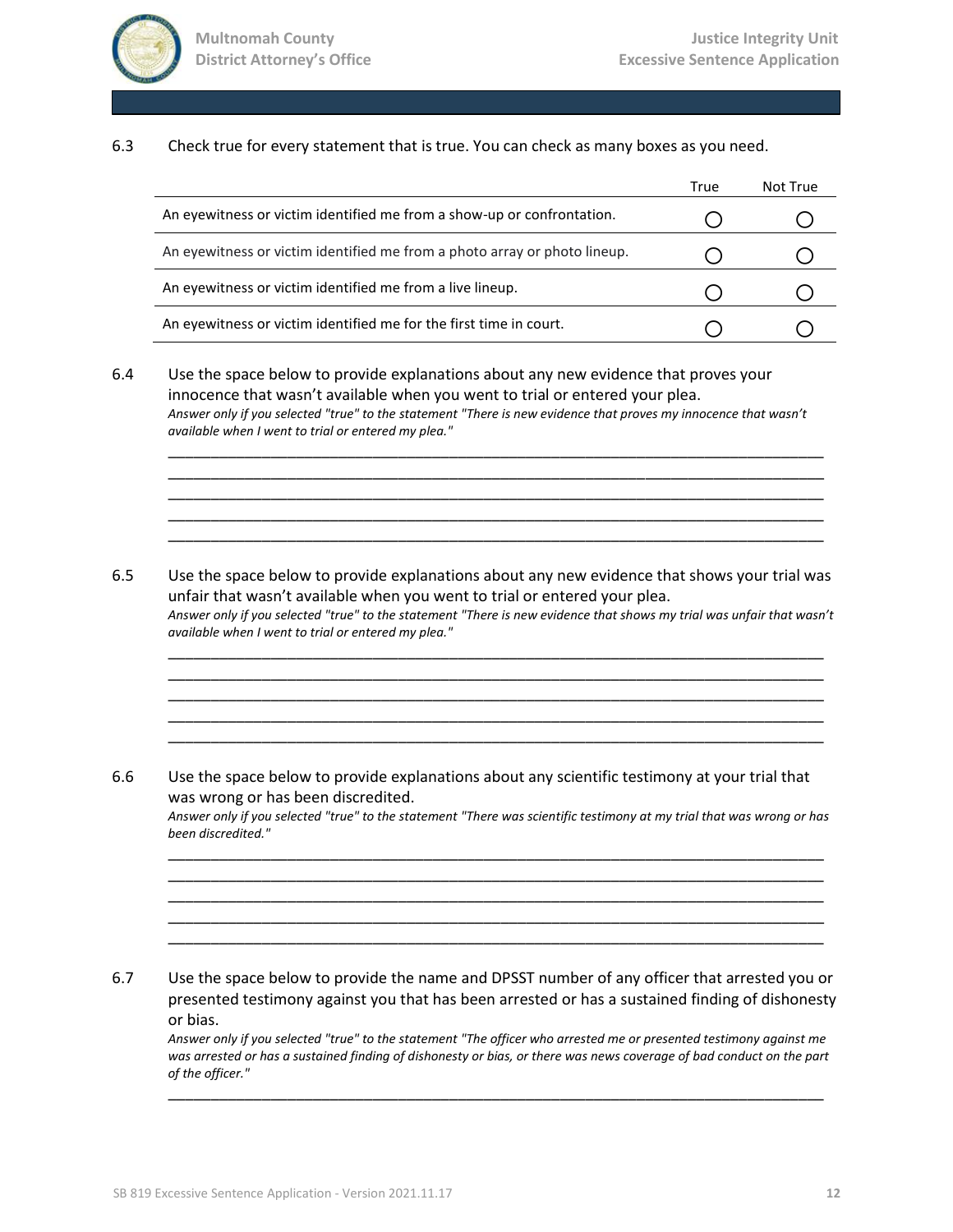

6.8 Use the space below to provide brief explanations about the forensic evidence used in your case that should not have been relied upon.

*Answer only if you selected "true" to the statement "Forensic evidence used in my case should not have been relied upon."* \_\_\_\_\_\_\_\_\_\_\_\_\_\_\_\_\_\_\_\_\_\_\_\_\_\_\_\_\_\_\_\_\_\_\_\_\_\_\_\_\_\_\_\_\_\_\_\_\_\_\_\_\_\_\_\_\_\_\_\_\_\_\_\_\_\_\_\_\_\_\_\_\_\_\_\_\_

\_\_\_\_\_\_\_\_\_\_\_\_\_\_\_\_\_\_\_\_\_\_\_\_\_\_\_\_\_\_\_\_\_\_\_\_\_\_\_\_\_\_\_\_\_\_\_\_\_\_\_\_\_\_\_\_\_\_\_\_\_\_\_\_\_\_\_\_\_\_\_\_\_\_\_\_\_ \_\_\_\_\_\_\_\_\_\_\_\_\_\_\_\_\_\_\_\_\_\_\_\_\_\_\_\_\_\_\_\_\_\_\_\_\_\_\_\_\_\_\_\_\_\_\_\_\_\_\_\_\_\_\_\_\_\_\_\_\_\_\_\_\_\_\_\_\_\_\_\_\_\_\_\_\_ \_\_\_\_\_\_\_\_\_\_\_\_\_\_\_\_\_\_\_\_\_\_\_\_\_\_\_\_\_\_\_\_\_\_\_\_\_\_\_\_\_\_\_\_\_\_\_\_\_\_\_\_\_\_\_\_\_\_\_\_\_\_\_\_\_\_\_\_\_\_\_\_\_\_\_\_\_ \_\_\_\_\_\_\_\_\_\_\_\_\_\_\_\_\_\_\_\_\_\_\_\_\_\_\_\_\_\_\_\_\_\_\_\_\_\_\_\_\_\_\_\_\_\_\_\_\_\_\_\_\_\_\_\_\_\_\_\_\_\_\_\_\_\_\_\_\_\_\_\_\_\_\_\_\_

## 6.9 Please check every statement that applies to you

|                                                                                                                                                                                                   | Yes | No |
|---------------------------------------------------------------------------------------------------------------------------------------------------------------------------------------------------|-----|----|
| I did something illegal, but I had a condition that affects my ability to act<br>or understand right from wrong.                                                                                  |     |    |
| I did something illegal, but I was under 18 at the time of the crime.                                                                                                                             |     |    |
| I did something illegal, but I was under 25 at the time of the crime.                                                                                                                             |     |    |
| I did something illegal because I was forced to do it by someone else.                                                                                                                            |     |    |
| I was not the main perpetrator of the crimes I was convicted of, and was<br>charged under an aid and abet theory for helping the main perpetrator<br>(for example, you were the get-away driver). |     |    |
| I am currently over the age of 60.                                                                                                                                                                |     |    |
| I currently have a terminal or debilitating illness.                                                                                                                                              |     |    |
| I am currently in hospice.                                                                                                                                                                        |     |    |

#### **APPLICATION TYPE**

- 7.1 Please identify which claim you are seeking. *Mark only one circle*
	- O Innocence claim
	- $\bigcirc$  Excessive sentencing claim
	- $O$  Collateral consequences claim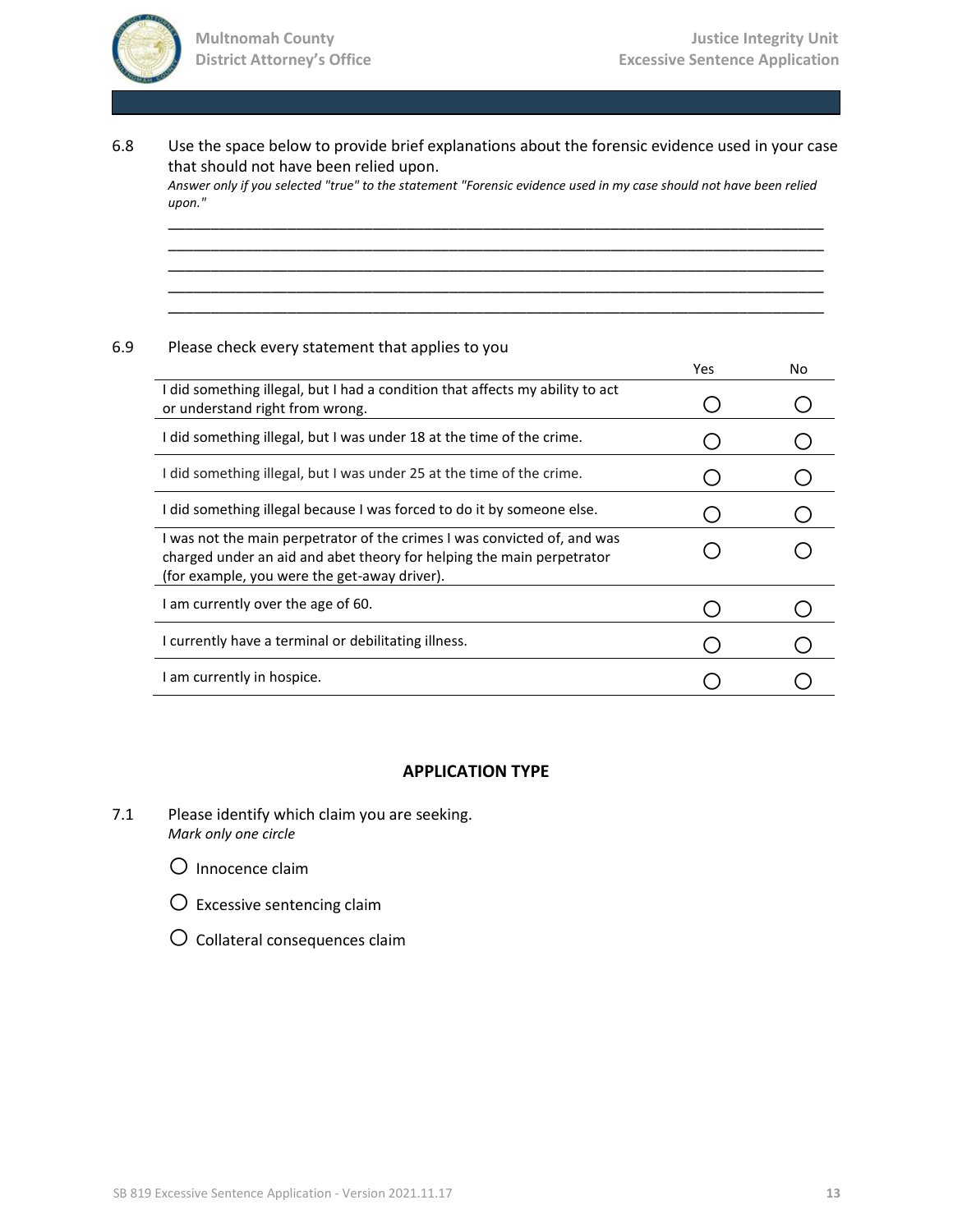

## **EXCESSIVE SENTENCE CLAIM**

### 9.1 Please check all that apply

|                                                                                                                 | True | Not True |
|-----------------------------------------------------------------------------------------------------------------|------|----------|
| I am currently incarcerated.                                                                                    |      |          |
| I have served at least 5 years of my sentence.                                                                  |      |          |
| The conviction or convictions I'm applying about were not part of a global<br>plea deal with multiple counties. |      |          |
| None of the above statements apply to me.                                                                       |      |          |

#### 9.2 Please check all that apply

|                                                                                                                                                                                                                                                                                                       | <b>This</b><br>applies to me | This does not<br>apply to me |
|-------------------------------------------------------------------------------------------------------------------------------------------------------------------------------------------------------------------------------------------------------------------------------------------------------|------------------------------|------------------------------|
| I was sentenced as a juvenile, and I have a term of incarceration<br>remaining on my sentence that will involve me being transferred to<br>adult prison.                                                                                                                                              |                              |                              |
| I committed the crime(s) when I was younger than 18 years old.                                                                                                                                                                                                                                        |                              |                              |
| I am over the age of 60.                                                                                                                                                                                                                                                                              |                              |                              |
| I have a terminal or debilitating illness (suffering from an incurable<br>condition that is likely to lead to death within two years or suffering<br>from an illness that requires chronic assistance with a necessary daily<br>function, such as eating, breathing, toileting, walking, or bathing). |                              |                              |
| I am currently on hospice care.                                                                                                                                                                                                                                                                       |                              |                              |
| My conviction(s) are for non-person crimes and my total sentence is<br>longer than 10 years.                                                                                                                                                                                                          |                              |                              |
| My conviction(s) are for person crimes and my total sentence is longer<br>than 16 years.                                                                                                                                                                                                              |                              |                              |
| None of the above statements apply to me.                                                                                                                                                                                                                                                             |                              |                              |

9.3 Please Briefly and accurately explain the events surrounding your offense. If your version differs from the official version of events, you must give the official version before explaining the way in which your view differs.

\_\_\_\_\_\_\_\_\_\_\_\_\_\_\_\_\_\_\_\_\_\_\_\_\_\_\_\_\_\_\_\_\_\_\_\_\_\_\_\_\_\_\_\_\_\_\_\_\_\_\_\_\_\_\_\_\_\_\_\_\_\_\_\_\_\_\_\_\_\_\_\_\_\_\_\_\_ \_\_\_\_\_\_\_\_\_\_\_\_\_\_\_\_\_\_\_\_\_\_\_\_\_\_\_\_\_\_\_\_\_\_\_\_\_\_\_\_\_\_\_\_\_\_\_\_\_\_\_\_\_\_\_\_\_\_\_\_\_\_\_\_\_\_\_\_\_\_\_\_\_\_\_\_\_ \_\_\_\_\_\_\_\_\_\_\_\_\_\_\_\_\_\_\_\_\_\_\_\_\_\_\_\_\_\_\_\_\_\_\_\_\_\_\_\_\_\_\_\_\_\_\_\_\_\_\_\_\_\_\_\_\_\_\_\_\_\_\_\_\_\_\_\_\_\_\_\_\_\_\_\_\_ \_\_\_\_\_\_\_\_\_\_\_\_\_\_\_\_\_\_\_\_\_\_\_\_\_\_\_\_\_\_\_\_\_\_\_\_\_\_\_\_\_\_\_\_\_\_\_\_\_\_\_\_\_\_\_\_\_\_\_\_\_\_\_\_\_\_\_\_\_\_\_\_\_\_\_\_\_

\_\_\_\_\_\_\_\_\_\_\_\_\_\_\_\_\_\_\_\_\_\_\_\_\_\_\_\_\_\_\_\_\_\_\_\_\_\_\_\_\_\_\_\_\_\_\_\_\_\_\_\_\_\_\_\_\_\_\_\_\_\_\_\_\_\_\_\_\_\_\_\_\_\_\_\_\_ \_\_\_\_\_\_\_\_\_\_\_\_\_\_\_\_\_\_\_\_\_\_\_\_\_\_\_\_\_\_\_\_\_\_\_\_\_\_\_\_\_\_\_\_\_\_\_\_\_\_\_\_\_\_\_\_\_\_\_\_\_\_\_\_\_\_\_\_\_\_\_\_\_\_\_\_\_ \_\_\_\_\_\_\_\_\_\_\_\_\_\_\_\_\_\_\_\_\_\_\_\_\_\_\_\_\_\_\_\_\_\_\_\_\_\_\_\_\_\_\_\_\_\_\_\_\_\_\_\_\_\_\_\_\_\_\_\_\_\_\_\_\_\_\_\_\_\_\_\_\_\_\_\_\_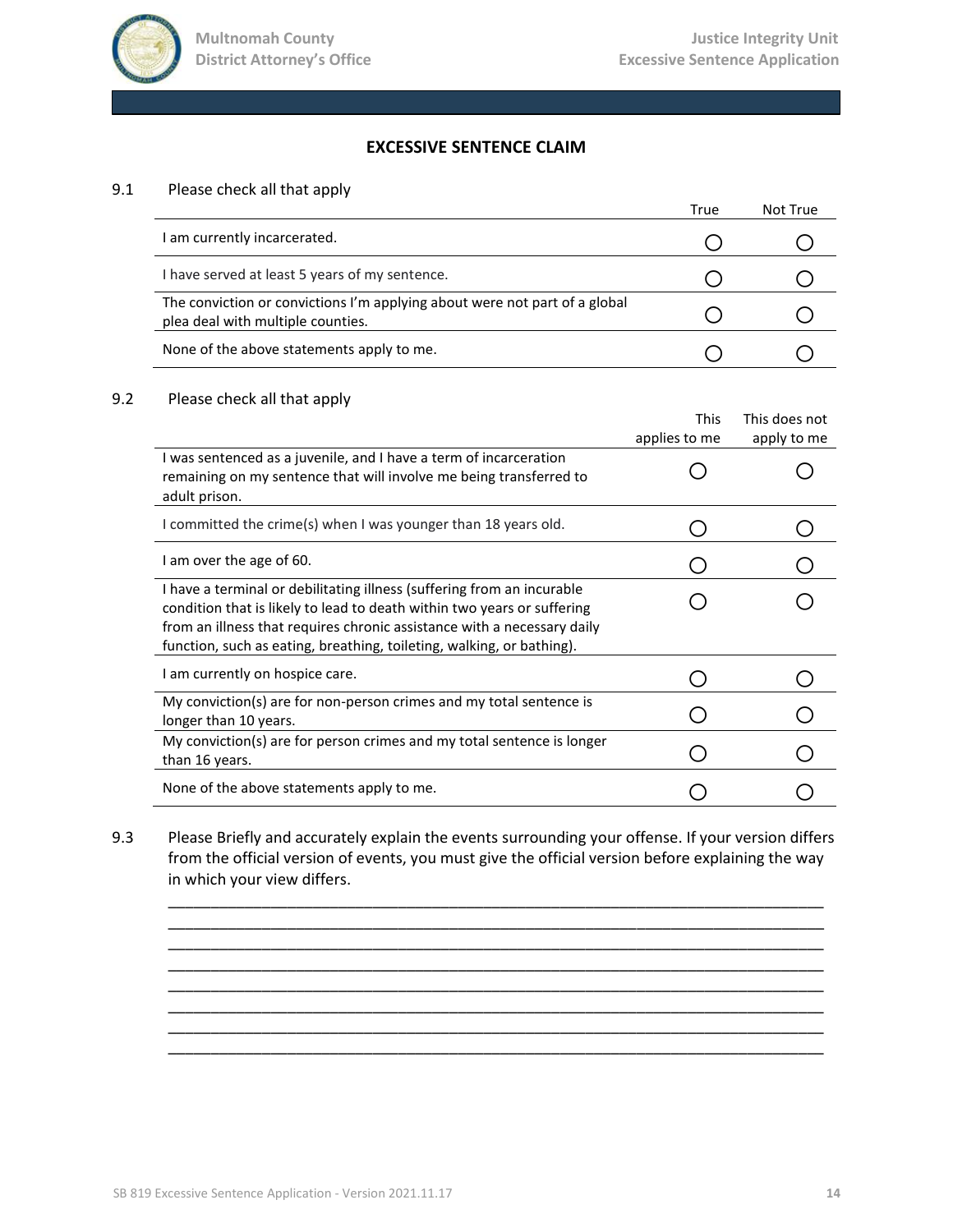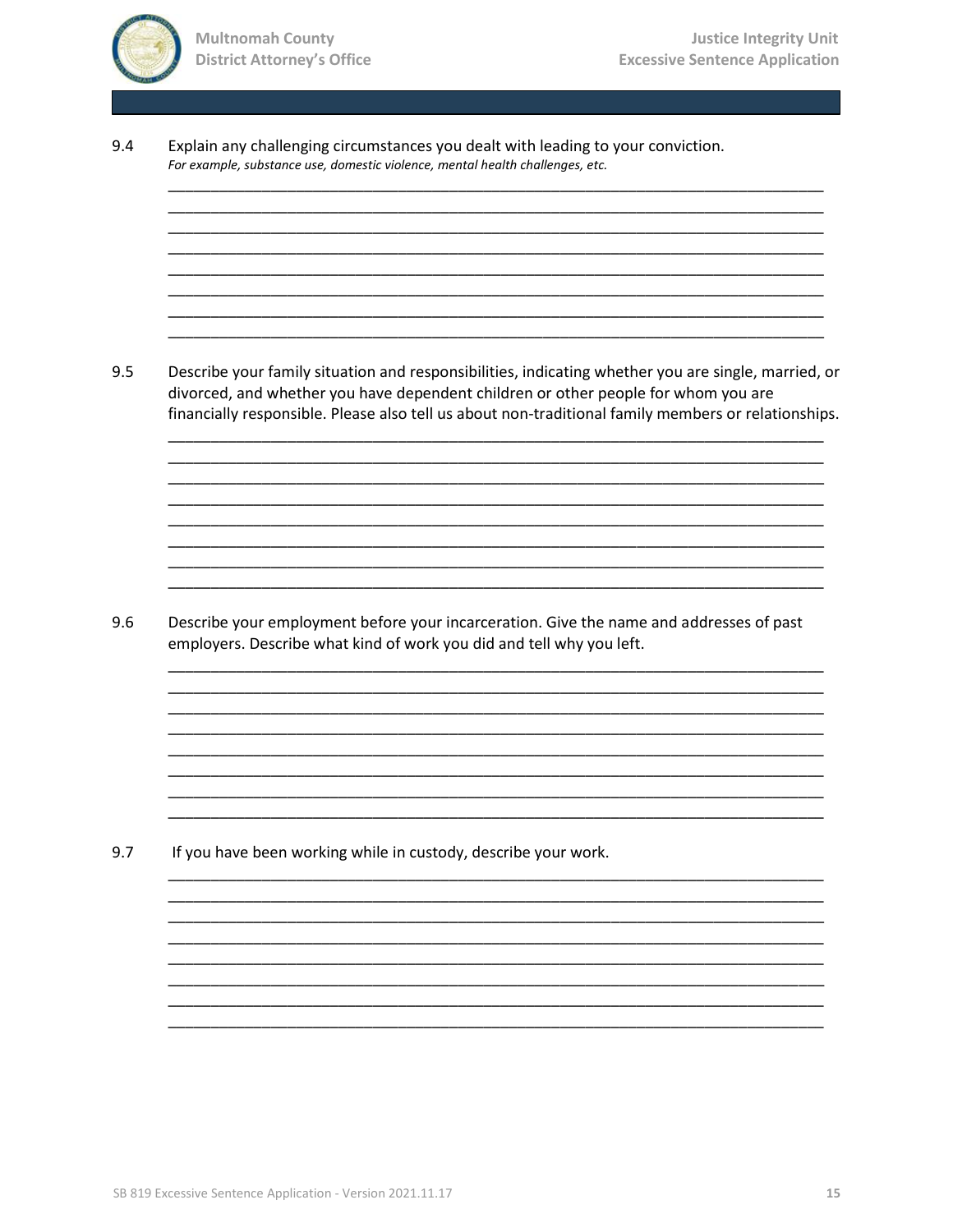

9.8

9.9

custody to help you in your future plans.

Tell about your involvement with any public service or community activities. List any special accomplishments.  $9.10$ Describe your past criminal record. 9.11 Describe your record of discipline while in custody.

Describe your plans for future employment, and any activities you've engaged in while in